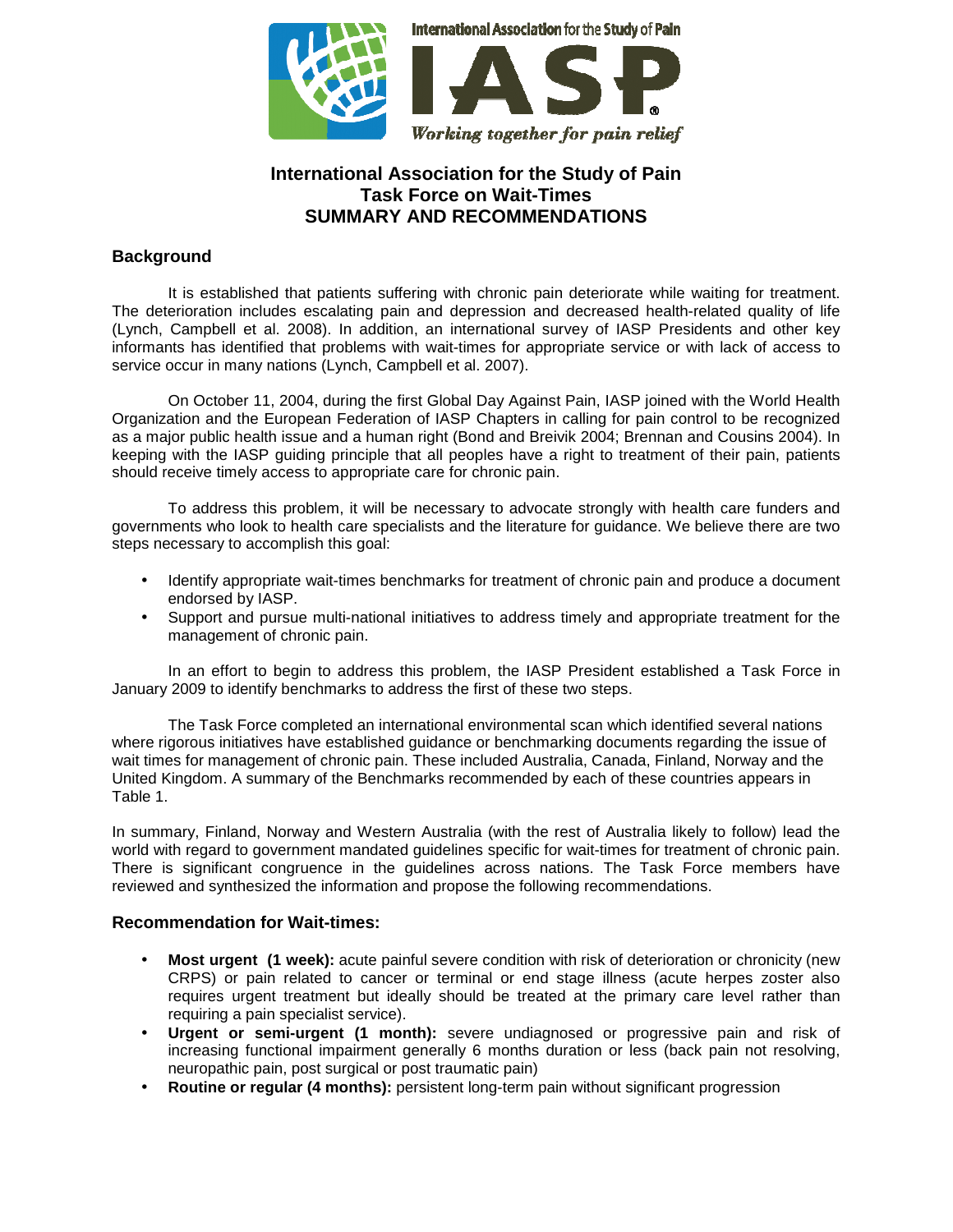### **Additional Recommendations:**

- 1. Given the serious problem with lack of access to treatment in the developing world and in rural or remote areas or marginalized populations in other countries, it is recommended that IASP proceed with the second step noted above and support multi-national initiatives to build capacity to provide timely and appropriate treatment for the management of pain both acute and chronic.
- 2. In proceeding with this second step it will be necessary to:
	- Address quality control. At present there is wide variation in the nature of care; standards of care need to be developed and adopted or endorsed where good standards exist. At present IASP provides an excellent document for development of clinical practice guidelines. The IASP recommendations for Pain Treatment Services identifies that clinicians should be aware of all relevant treatment guidelines but it stops there. Guidelines are needed for many key conditions (e.g. low back pain, headache, complex regional pain syndrome, surgical/post-surgical pain, chronic visceral pain, fibromyalgia). The American Pain Society appears to have made the most progress in this area (http://www.ampainsoc.org/pub/cp\_guidelines.htm). IASP should provide guidance on this issue.
	- Build capacity for cost effective appropriate treatment of pain including:
		- Support chronic disease self-management approaches in chronic pain treatment (LeFort, Gray-Donald et al. 1998; Lorig and Holman 2003; Lorig, Ritter et al. 2005; McGillion, Watt-Watson et al. 2007)
		- ・ Facilitate initiatives to improve education of community and primary care practitioners regarding management of pain
		- ・ Encourage/enhance/facilitate consultation networks between professionals (e.g. telehealth, electronic)
		- ・ Support initiatives to increase multidisciplinary teams for pain treatment
		- Develop pathways of care for referral through primary, secondary and tertiary levels of care, to assure the most appropriate and efficient use of limited resources.
		- Pursue strategies to address/limit re-referral rates of patients with chronic pain where status remains unchanged, i.e. "end-point".

Much of this work will have to be done by IASP members in their own nations. Indeed much excellent work has been done but there is a role for IASP in coordinating the collaboration of nations who have taken the lead as well as assuring dissemination of this knowledge and experience internationally. There is also a role for IASP in continued advocacy for initiatives to get resources for pain treatment to un-serviced populations. IASP has an excellent track record of advocacy with campaigns such as global day against pain and educational initiatives through the IASP Developing Countries Working Group. IASP is especially needed now as we move forward on the service delivery mandate. For this we will need to continue our work of convincing governments and other health care funding bodies that timely and appropriate treatment of pain is a human right and it is cost effective.

#### **Members**

Beverly Collett, UK Maija Haanpää, Finland Carolina Kamel, Venezuela Mary Lynch, Canada (Co-chair) Raj Rajagopal, India Barry Sessle, Canada (Co-chair) Olaitan Soyannwo, Nigeria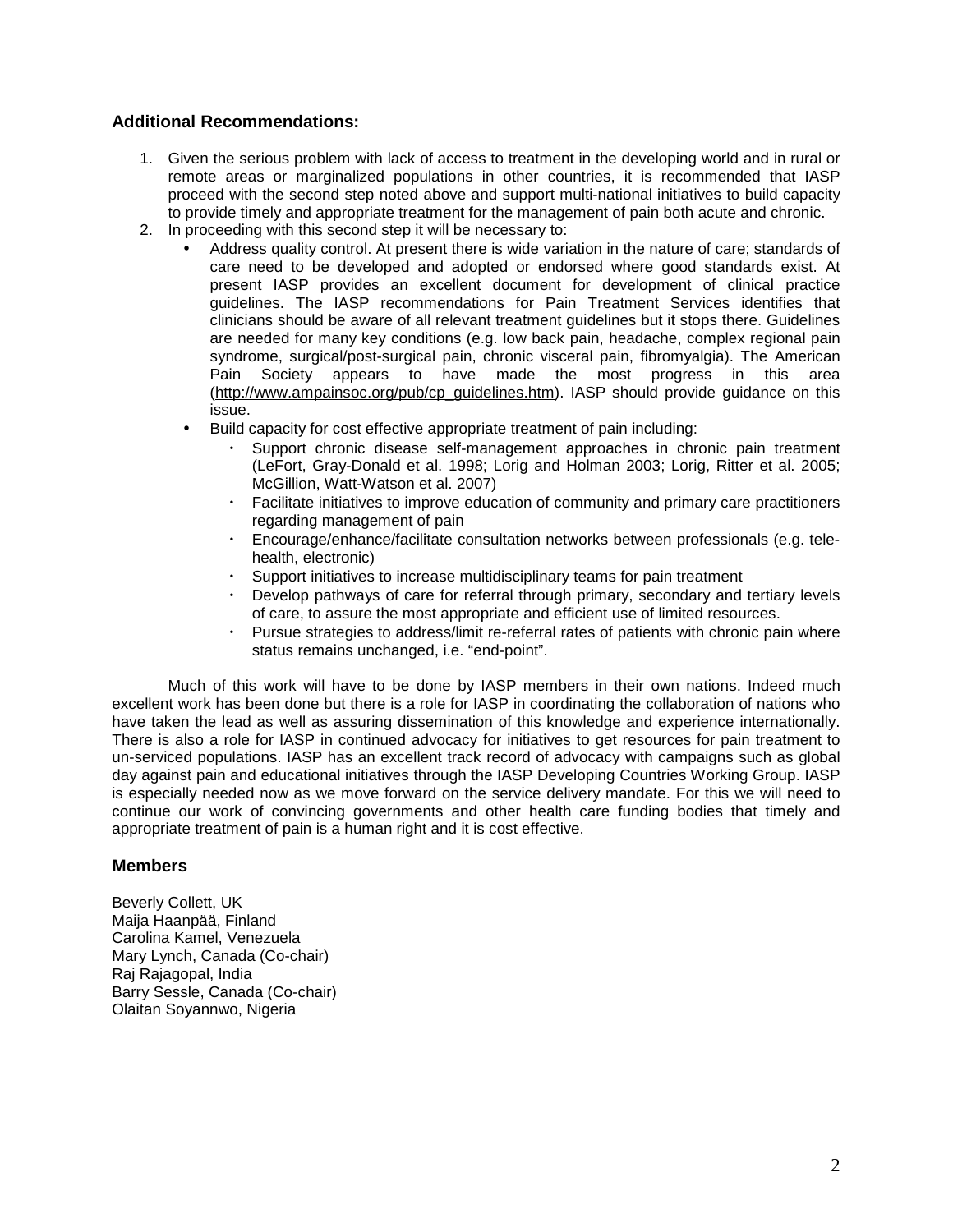### **References**

Bond, M. and H. Breivik (2004). "Pain: Clin Updates." **12(4)**: 1-4.

- Lynch, M. E., F. A. Campbell, et al. (2007). "Waiting for treatment for chronic pain: a survey of existing benchmarks: towards establishing evidence based benchmarks for acceptable waiting times." Pain Res Manage **12**: 245- 248.
- Lynch, M. E., F. A. Campbell, et al. (2008). "A systematic review of the effect of waiting for treatment for chronic pain." Pain **136 (1-2)**: 97-116.